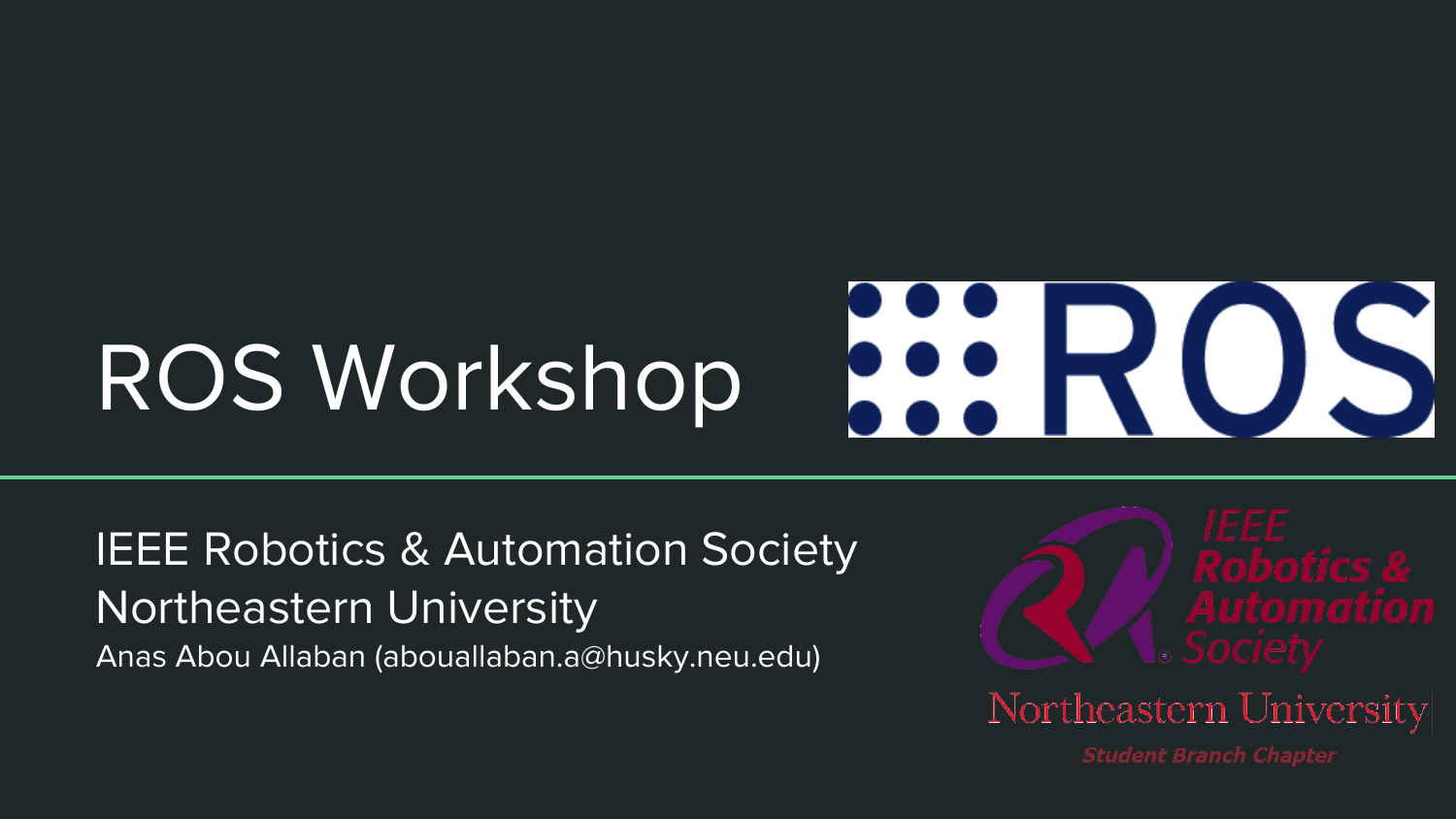#### **Overview**

- ROS Framework
- Nodes & Topics
- Services
- **Actions**
- **Publishers**
- **Subscribers**
- Interactive Portion:
	- Build a publisher/subscriber
	- Turtlebot Teleop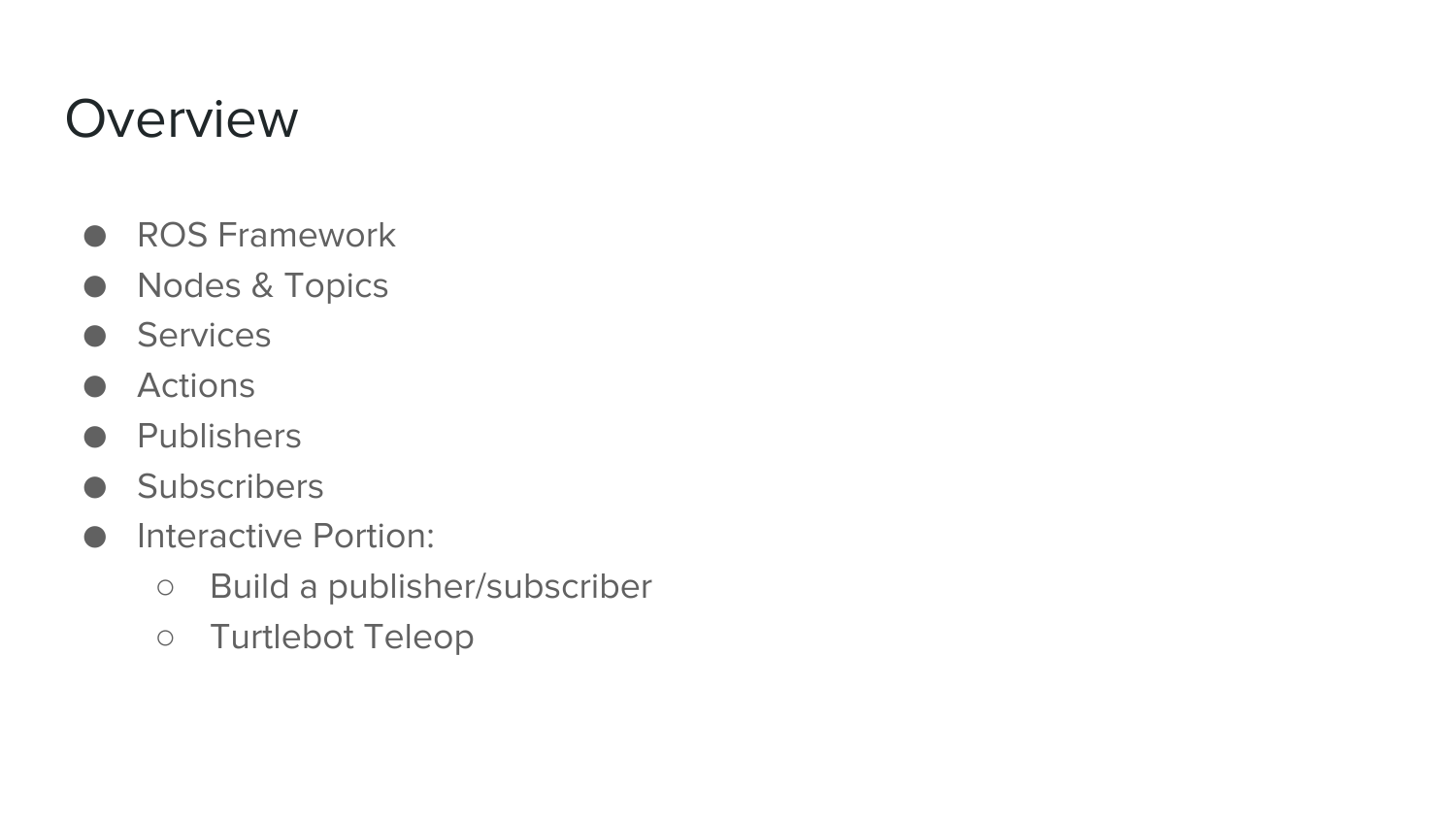# Robots

- Definition
- Uses
- Components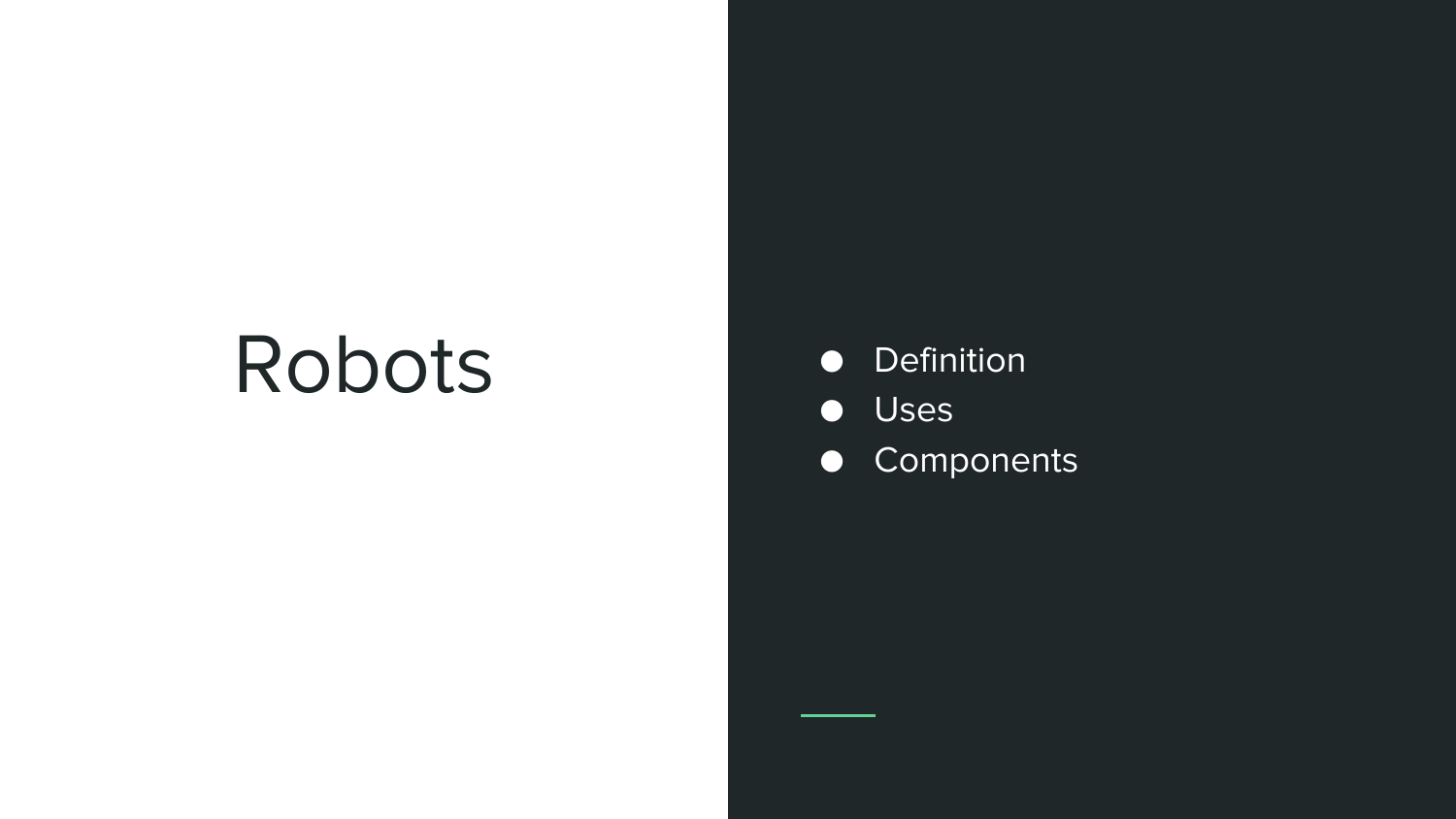#### What is a Robot?

**Definition:** A machine (especially one programmable by a computer) capable of carrying out a complex series of actions automatically.



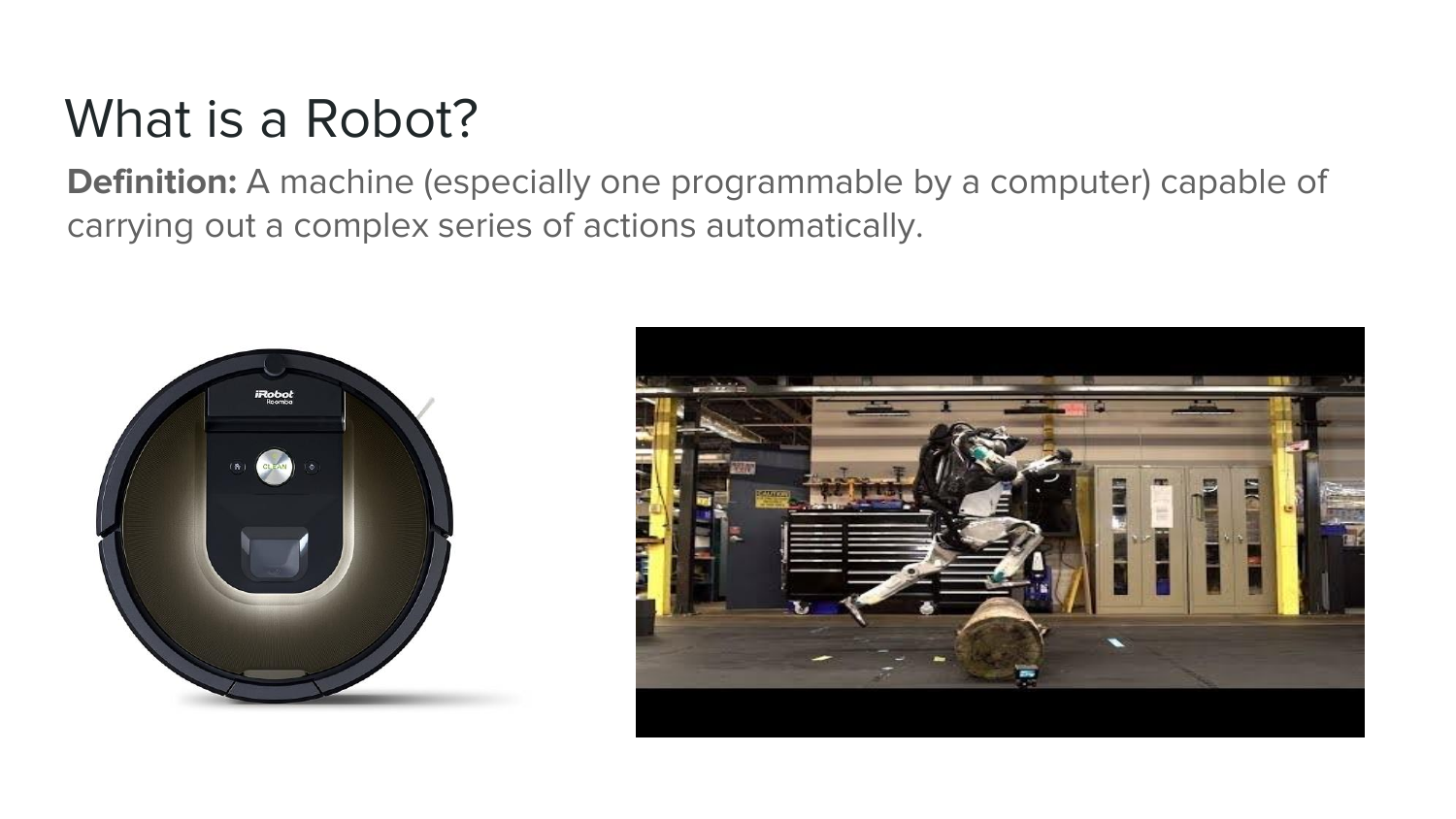## What is a robot (usually) made out of?

- **Actuators** 
	- Parts that directly interact with the environment
- **Sensors** 
	- Parts that measure the environment
- **Power System**
- Processor







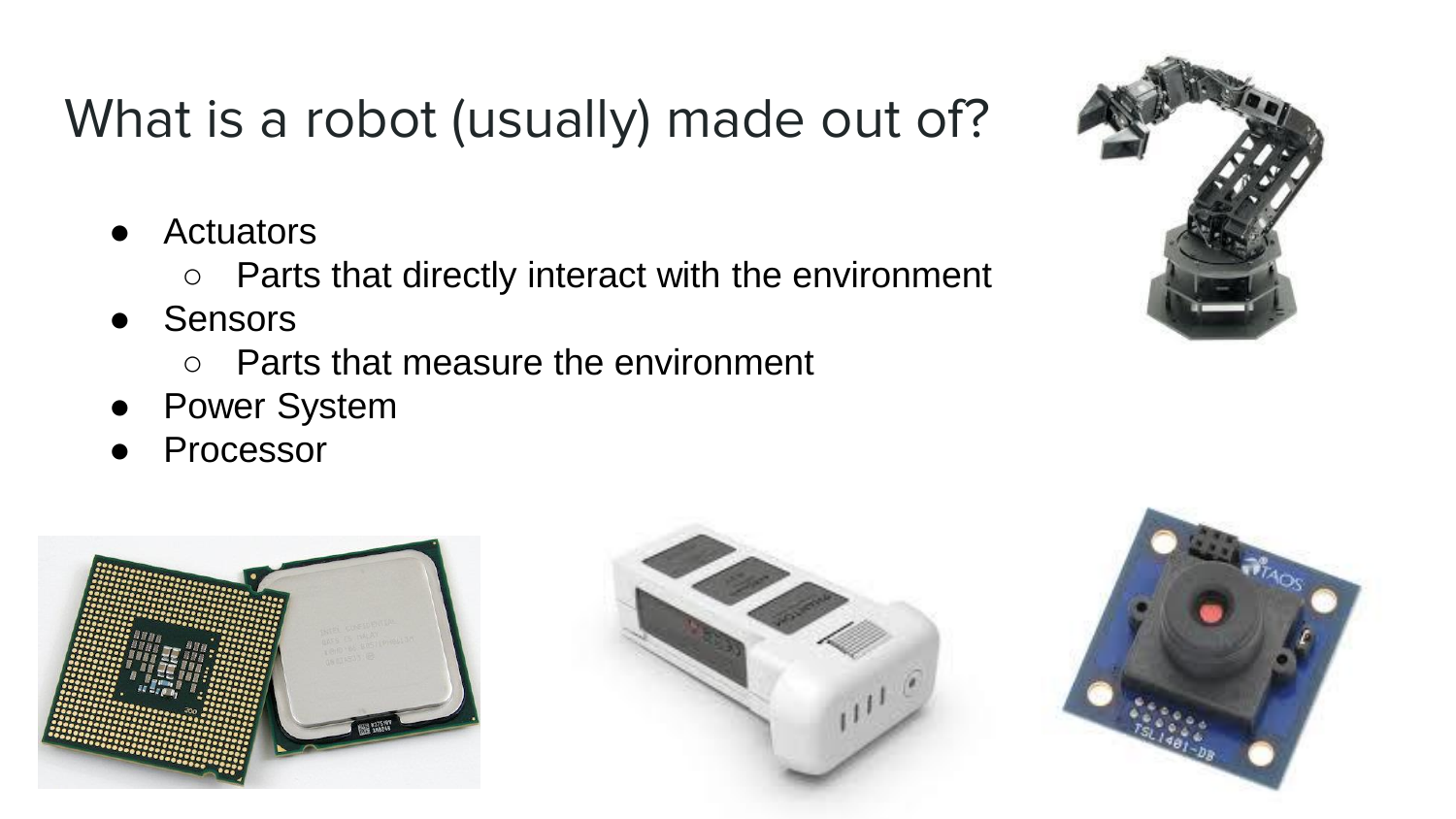#### Where are robots commonly used?

- For tasks that are
	- Dull
	- Dirty
	- Dangerous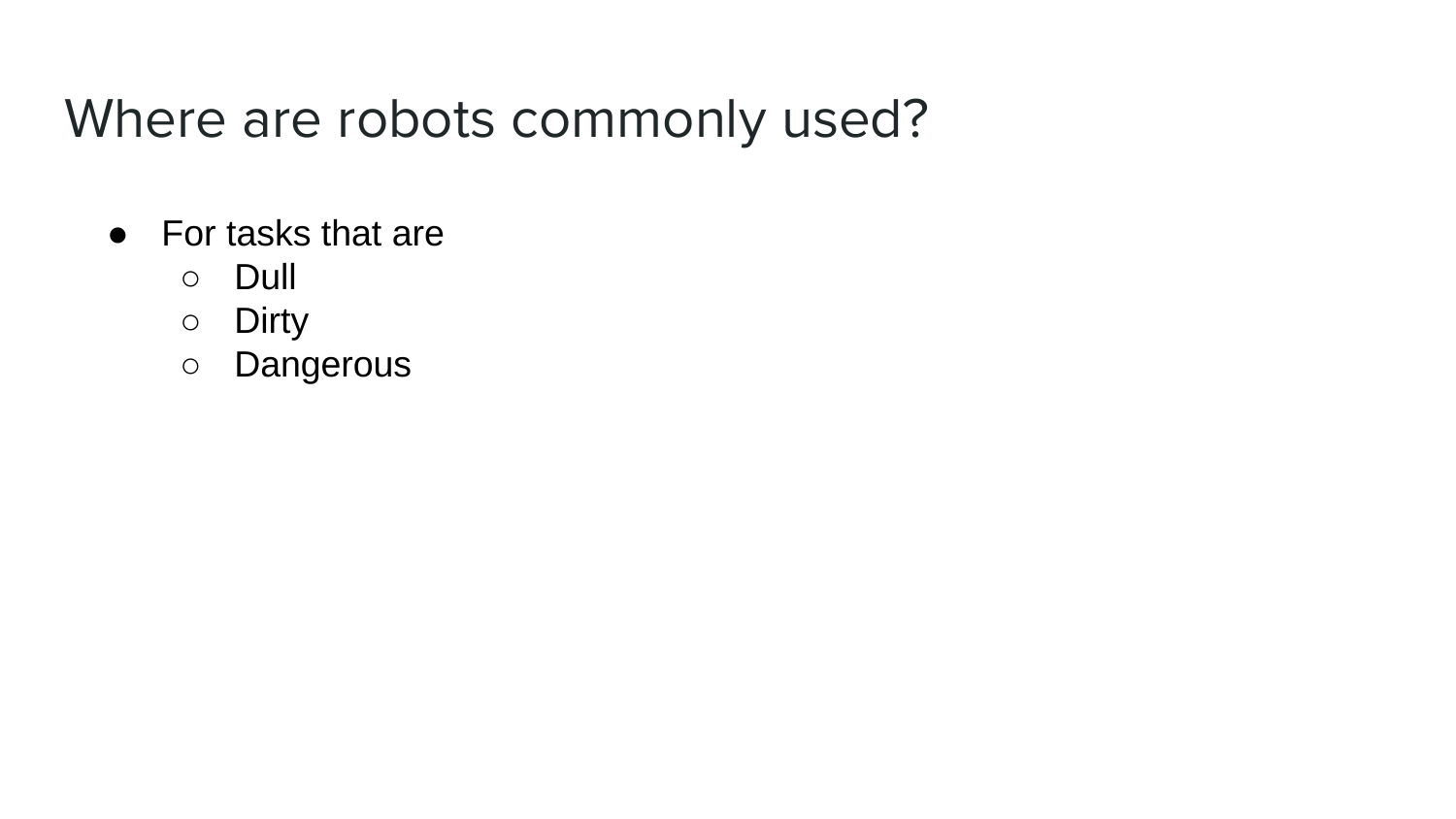# SIROS

#### **Framework**

- Topics
- Services
- Actions
- Publisher/Subscriber Python Node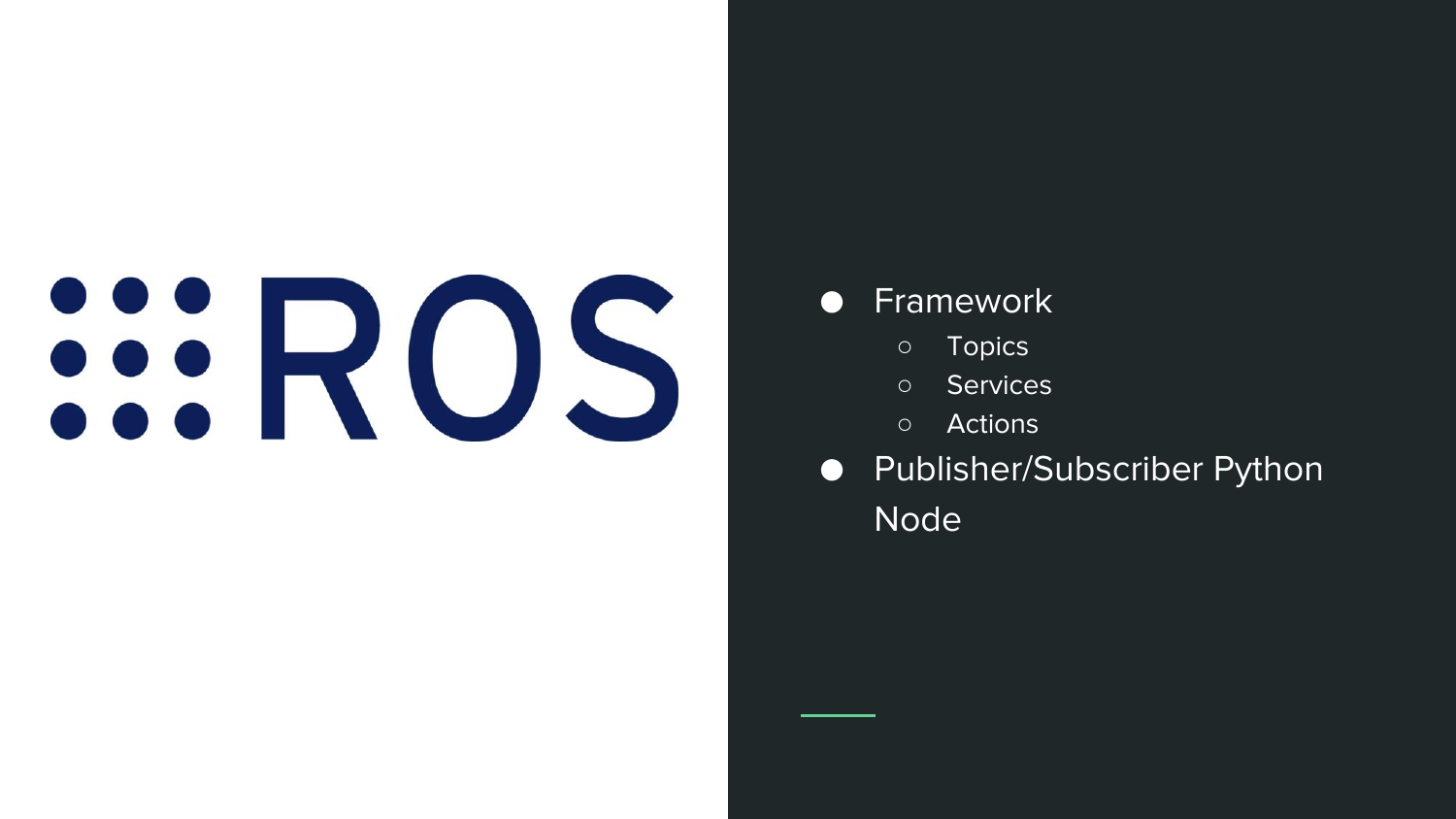### ROS Framework

- "Middleware": Interface between robots and computers/other robots.
- Communication framework using TCP
- Master (ROS Master) & Slave (Nodes)
- RQT Graph



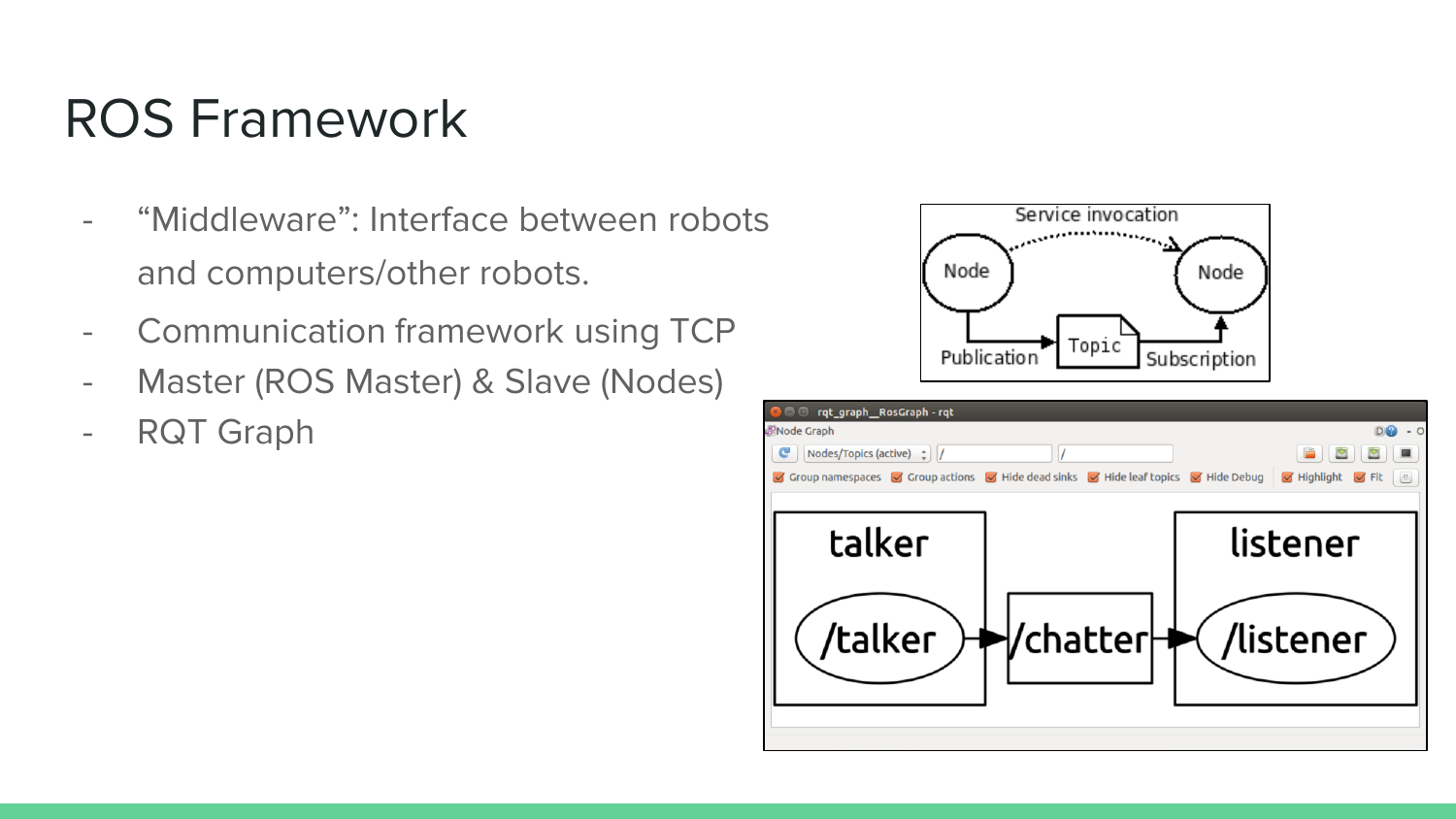### Nodes & Topics

- Nodes:
	- Similar to graph vertex
	- Nodes are what run your program
- Topics:
	- Similar to graph edge
	- Channel in which data is transmitted
	- Nodes subscribe to a topic to get data
	- Node publish to a topic to send data
- Messages:
	- Data that is transmitted on a topic
	- Booleans, numbers, strings, custom structures



| std msgs/String Message           |  |
|-----------------------------------|--|
| File: std msgs/String.msg         |  |
| <b>Raw Message Definition</b>     |  |
| string data                       |  |
| <b>Compact Message Definition</b> |  |
| string data                       |  |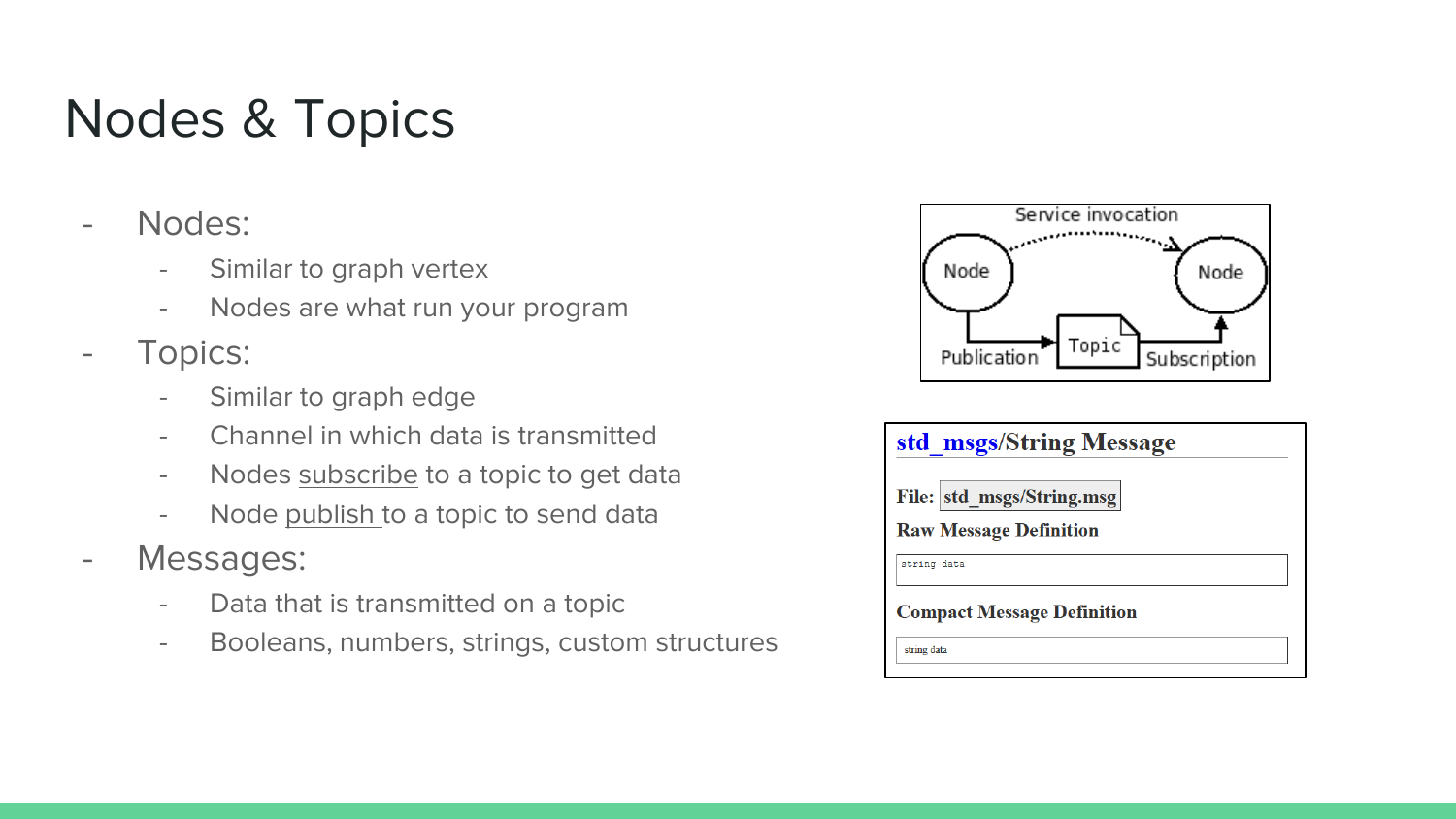#### **Services**

- Type of node the computes a 'remote procedure call' (RPC).
	- Quick computation or query.
- Used to check status or get updates from the robot.
- Example: Service node that gets number of obstacles from a sensor.
- Service client sends a service request to a server.
- Service servers receive request, process, return a response.

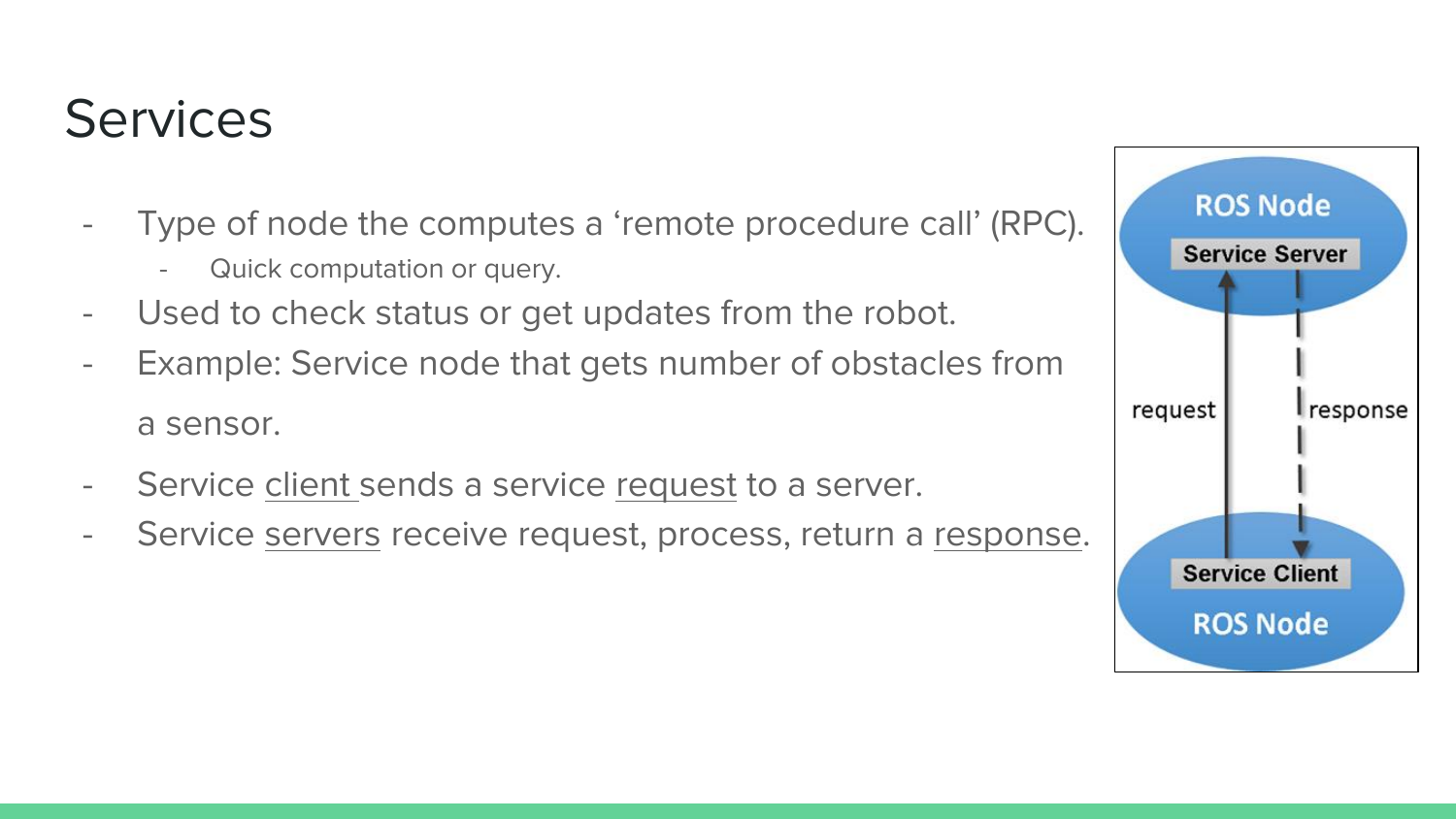#### **Actions**

- More complex non-blocking background processing nodes.
- Used for longer tasks like execution of robot actions.
- Can provide feedback during execution.
- Similar structure to service:

Server and Client.

- Client requests an action to be done. Can request status or stop pre-emptively.
- Server executes responds with status of action.

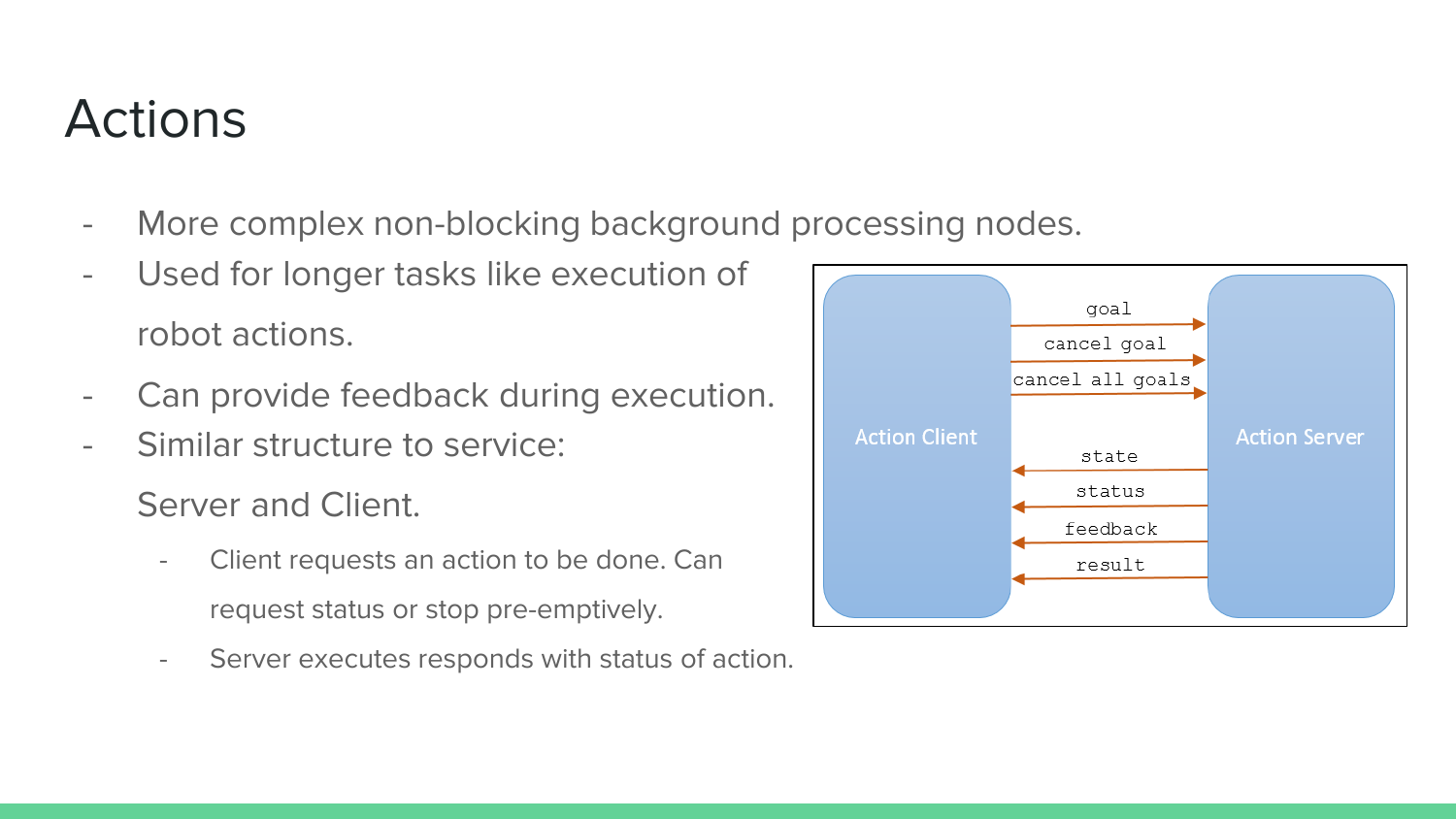#### ROS Tools

- rosrun: Run an executable script or compiled file
	- rosrun <package\_name> <file\_name>
- rostopic: View topic information
	- rostopic echo <topic\_name>: Print out topic data
	- rostopic info <topic\_name>: Print out topic info
- roscd: like cd but for ROS packages.
- roslaunch: like rosrun but for [launch](https://wiki.ros.org/roslaunch) files.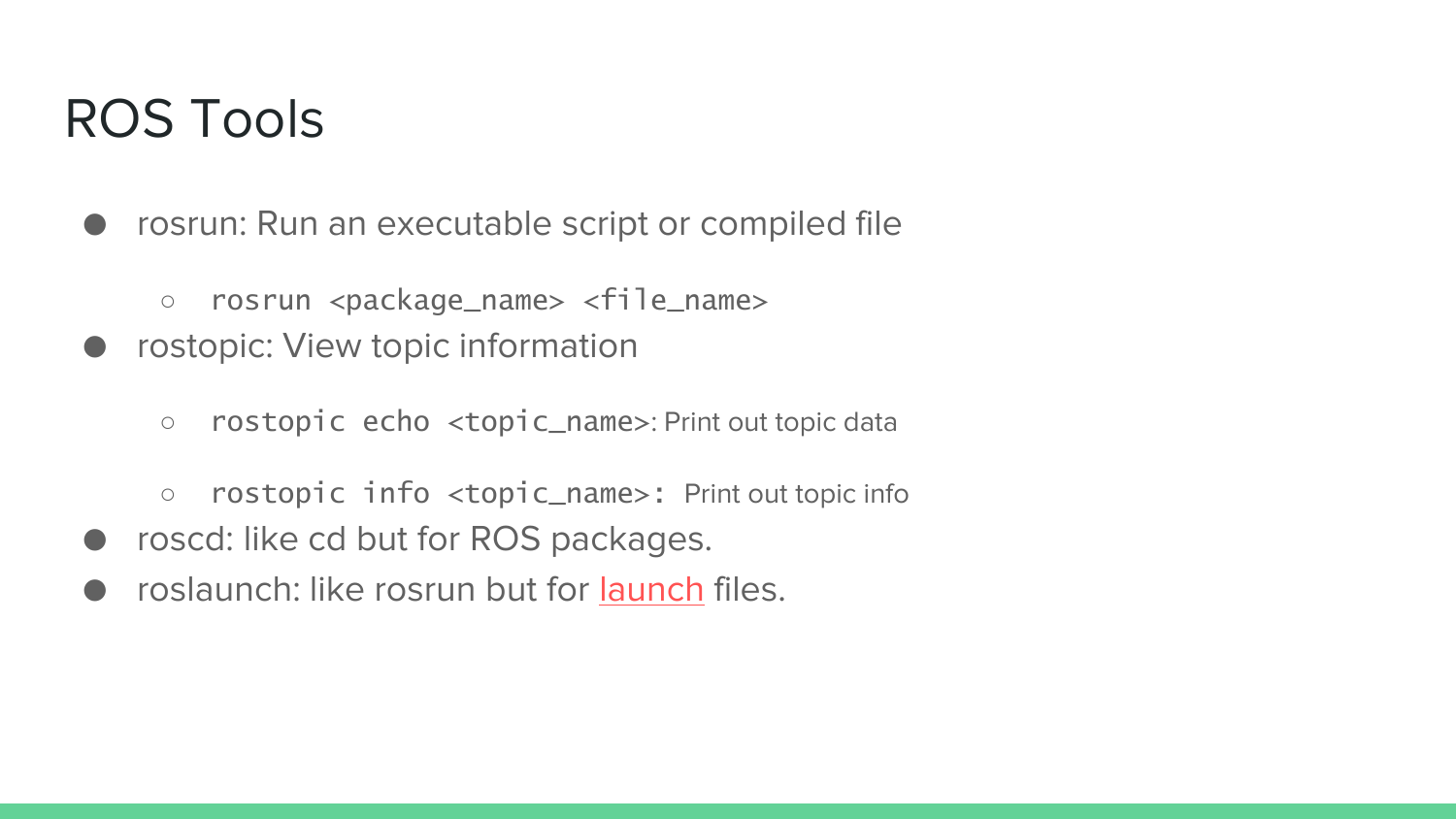#### Robot Ignite Academy

- Navigating interface and creating script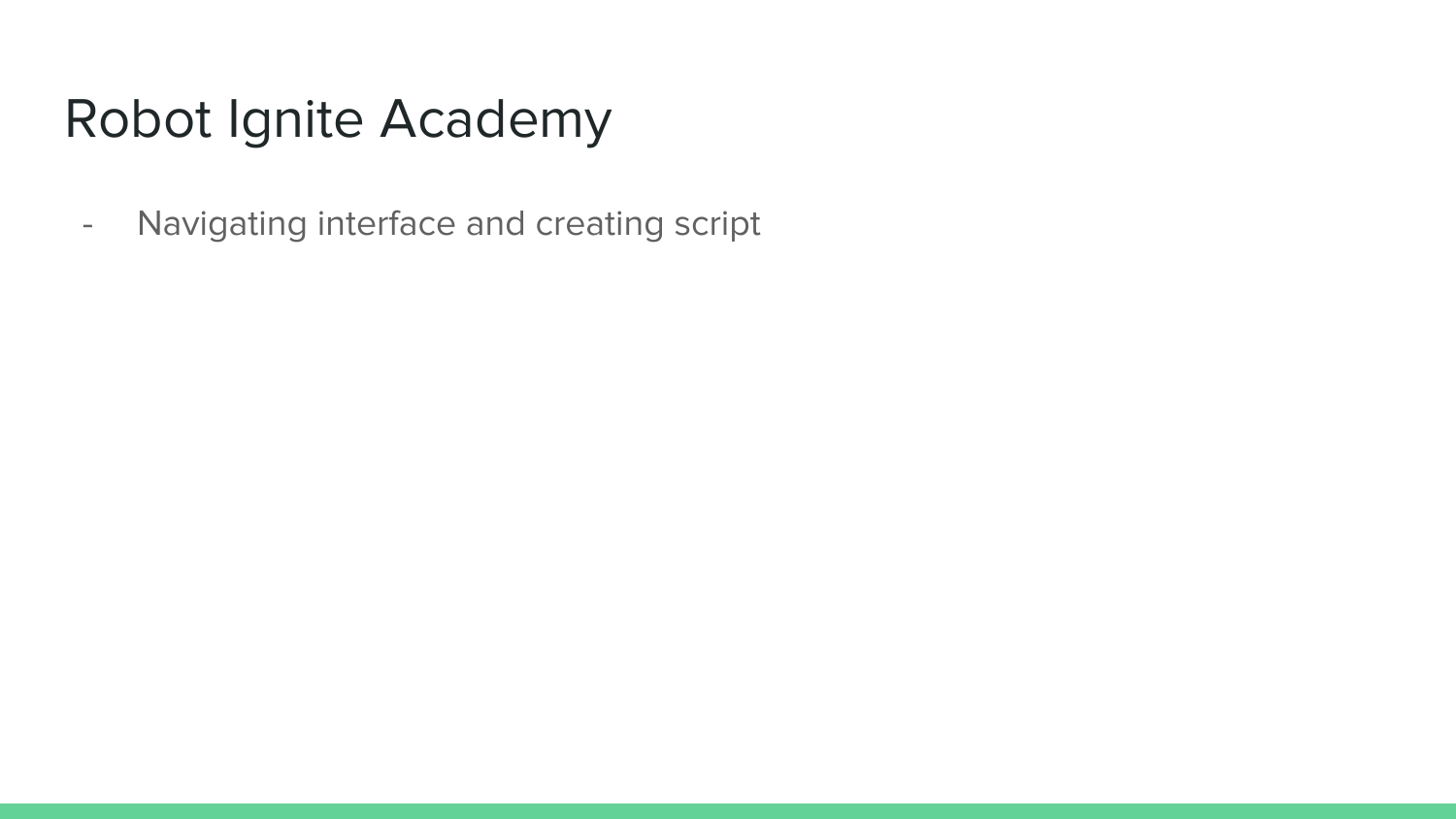#### Turtlebot teleop

- $\bullet$  Refresh Terminal: source  $\sim$ /.bashrc
- Build packages (must be in the workspace directory): catkin build
- $\bullet$  Run as executable: chmod  $+x$  <file name>